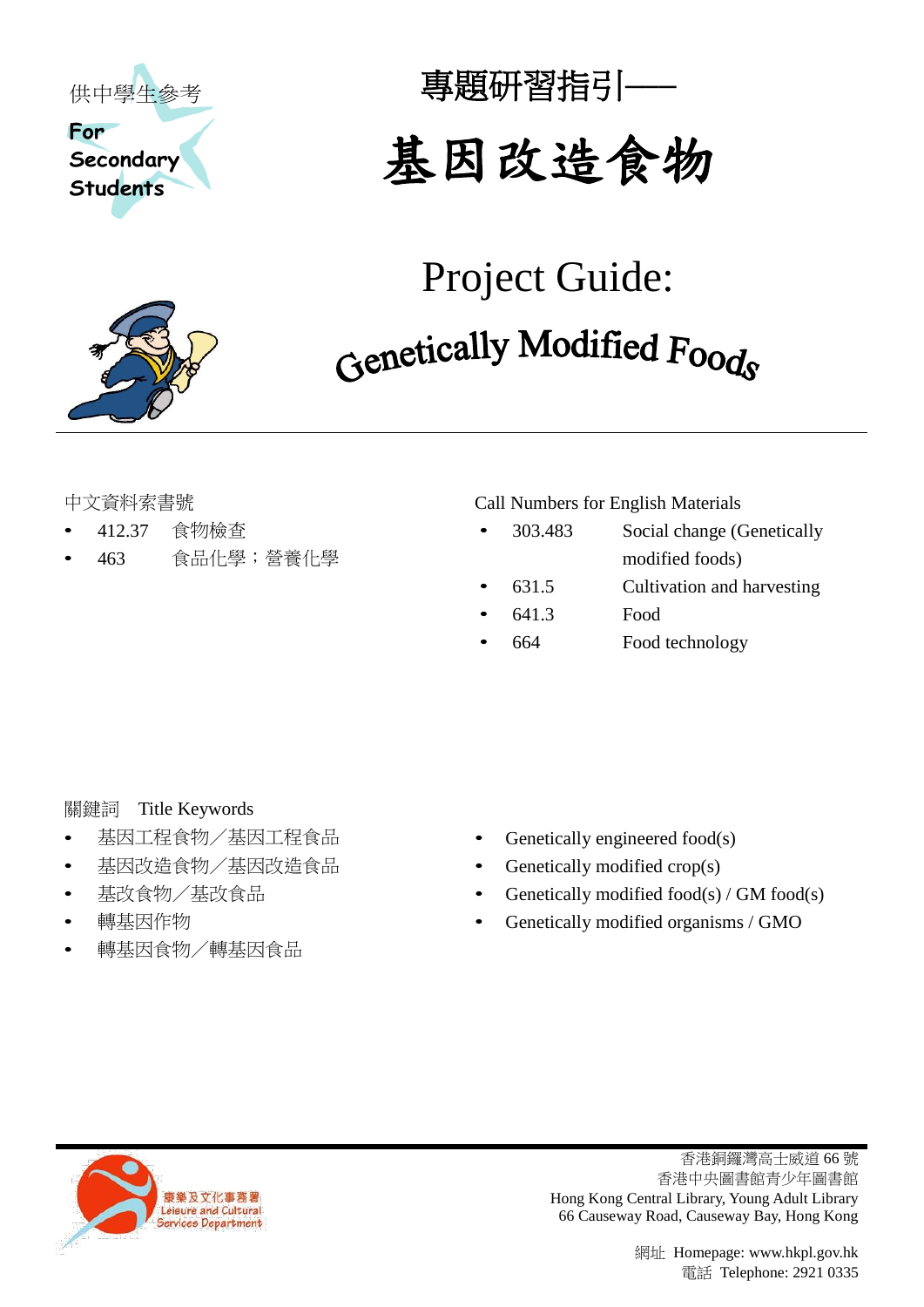## **1.** 書籍 **Books**

**2.** 電子書 **e-Books**

| Examples:<br>例子                                                                                                              |                               |                |
|------------------------------------------------------------------------------------------------------------------------------|-------------------------------|----------------|
| 名稱<br>Title                                                                                                                  | 索書號<br>Call No.               | 位置<br>Location |
| 人造恐慌 : 擊破謠言和謬誤,告訴你真實的「基改食品」與「有機農<br>業」!<br>穆萊特 (Mulet, José Miguel.)<br>新北市 : 方舟文化出版, 2017.                                  | 411.3<br>8574                 | <b>ALE</b>     |
| 餐桌上的危機 : 基改食物大解密 靠自己的力量吃出安全的三餐 =<br>Living GMO free<br>陳儒瑋<br>新北市 : 幸福文化, 2015.                                              | 412.37<br>7521                | ALE            |
| BARAM, Michael and Mathilde Bourrier, ed.<br>Governing risk in GM agriculture<br>New York: Cambridge University Press, 2014. | 303.483<br>GOV                | <b>ALE</b>     |
| Centore, Michael<br>Genetically modified foods<br>Broomall, PA: Mason Crest, 2018.                                           | 664<br><b>CEN</b>             | YAL            |
| e-Books<br>電子書                                                                                                               |                               |                |
| Examples:<br>例子                                                                                                              |                               |                |
| 什麼是基改食品? [有聲書]<br>電子書製作團隊 製作<br>臺北市:小牛頓科學教育有限公司 文承電子出版有限公司,<br>2016.                                                         | HyRead                        |                |
| 轉基因食品 : 天使還是魔鬼<br>一民 編著<br>北京 : 中國人民大學出版社, 2010.                                                                             | 方正中文電子書                       |                |
| GRUMEZESCU, Alexandru Mihai<br><b>Genetically Engineered Foods</b><br>London, United Kingdom: Academic Press. 2018.          | eBooks on<br><b>EBSCOhost</b> |                |
| HEALEY, Justin, ed.<br>Organic and Genetically Modified Food<br>The Spinney Press, 2016.                                     | ProQuest Ebook<br>Central     |                |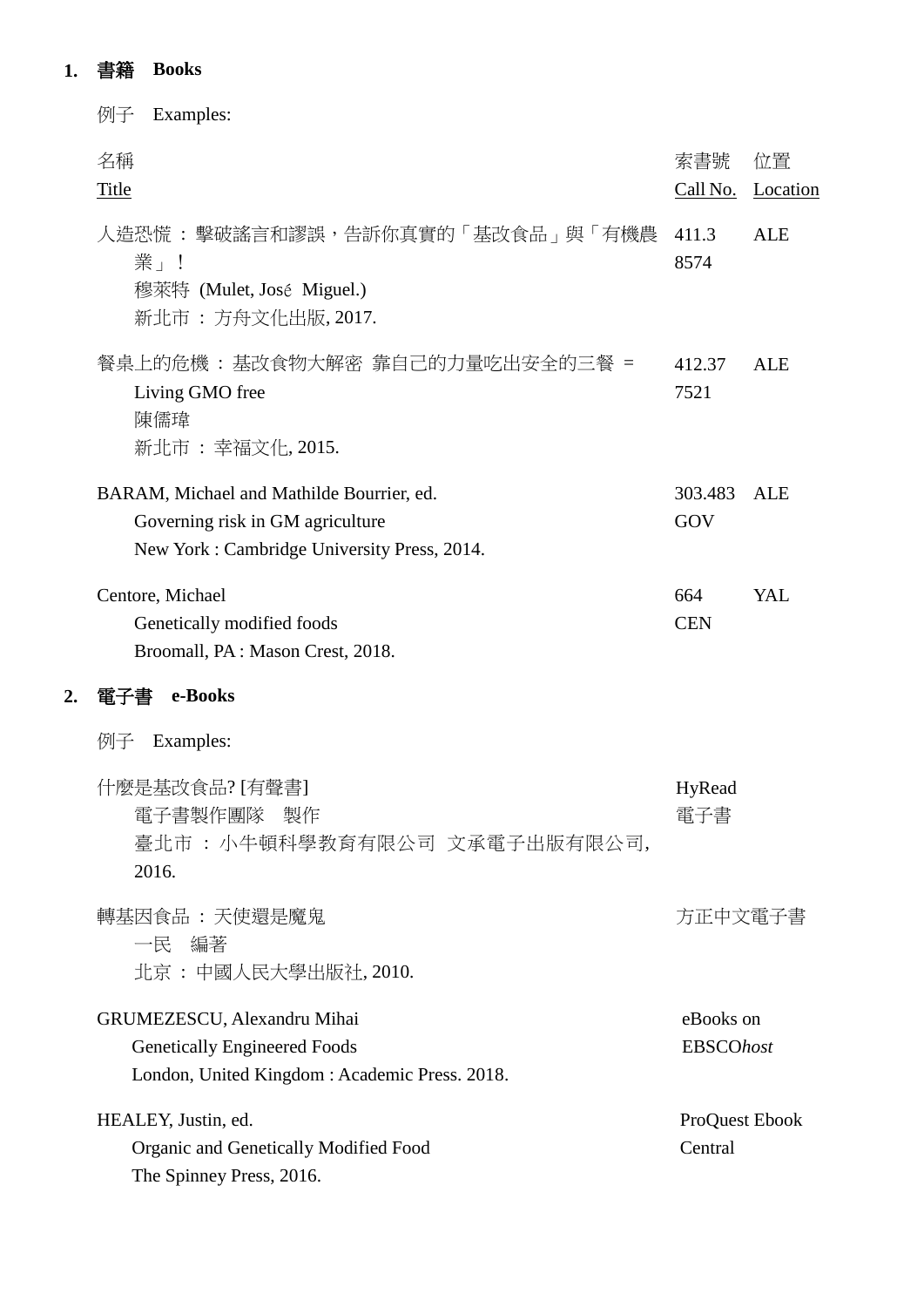#### **3.** 剪報 **Newspaper Clippings (**慧科電子剪報 **WiseNews)**

例子 Examples:

"高于 5%就得標注:美國邁出轉基因管控的一小步" 2019-01-04, A04, 科普之家, The Beijing News

"基因技術不能隨心所慾"

2018-12-22, A09, 讀書空間, China Securities Journal

"轉基因食品安全嗎?"

2019-08-23, A13, 廣州, Information Times

#### **4.** 電子資料庫 **e-Databases**

#### 資料庫: 中國期刊全文數據庫

例子 Examples:

"轉基因爭論需要科學探索理性討論"

【作者】林敏【文獻出處】人與生物圈 , Man and the Biosphere , 2018 年 06 期

"轉基因技術的利與弊"

【作者】羅韜【文獻出處】科學技術創新 , Scientific and Technological Innovation , 2018 年 28 期

"轉基因食物對人體健康的影響"

【作者】劉惜學【文獻出處】世界最新醫學信息文摘 , World Latest Medicine Information , 2018 年 77 期

#### 資料庫: **eLibrary**

例子 Examples:

Dewey, Caitlin. "At eye of GMO storm, a non-browning apple." Washington Post. 24 Jan. 2017.

Tweed, Vera. "Test Your GMO Knowledge." Better Nutrition. 01 Jul. 2016.

#### 資料庫: **Gale In Context: Environmental Studies**

例子 Examples:

- McCullum-Gomez, Christine. "Genetically Engineered Food Regulations, Disclosures and Labeling: Genetically modified (engineered) foods are often controversial. The following summarizes the latest news." *Environmental Nutrition*, Apr. 2019, p. 7. *Gale In Context: Environmental Studies*.
- Zennah, Kosgey and Kimani Cyrus. "Potential Uses, Perceptions and Policy Issues of Genetically Modified Crops in Africa: A Case Study of Kenya." *African Journal of Food, Agriculture, Nutrition and Development*, vol. 19, no. 1, 2019, p. 13946+. *Gale In Context: Environmental Studies.*